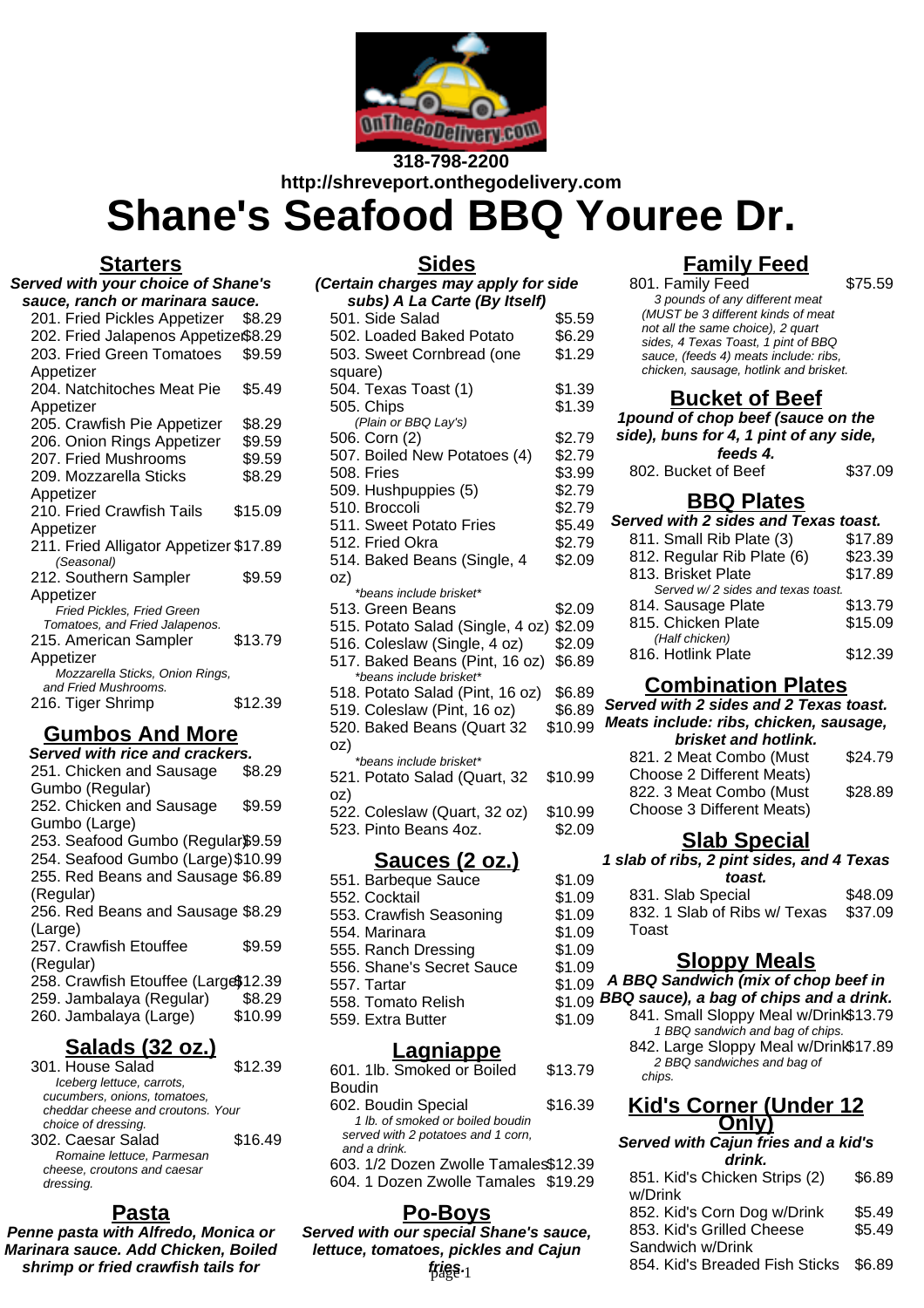| 351. Pasta (Large)    | \$10.99 |
|-----------------------|---------|
| 352. Pasta (Regular)  | \$9.59  |
| 353. Crawfish Shirley | \$19.29 |

## **Catfish Plates**

**Served with Cajun fries, hushpuppies, coleslaw and beans.**

| \$16.49 |
|---------|
| \$18.59 |
| \$20.59 |
| \$22.79 |
| \$23.39 |
| \$27.49 |
| \$82.49 |
|         |
|         |
|         |
|         |
|         |
|         |

### **Senior Catfish (55+)**

**Served with Cajun fries, hushpuppies, coleslaw and beans.**

421. Senior 3 Piece Catfish \$15.89 422. Senior 5 Piece Catfish \$19.99

#### **Baskets**

**Served with Cajun fries, hushpuppies and coleslaw.**

| 431. Frog Leg Basket (3 pairs\$20.59  |         |
|---------------------------------------|---------|
| 432. Chicken Strip Basket (5) \$15.09 |         |
| 433. Crawfish Basket                  | \$21.99 |
| (Fried Crawfish Tails)                |         |
| 434. Shrimp Basket (8)                | \$17.89 |
| (Fried Butterfly Shrimp)              |         |
| 436. Alligator Basket                 | \$21.99 |
| (Seasonal)                            |         |

### **Deluxe Seafood Dinner**

**Served with Cajun fries, hushpuppies, coleslaw and beans.**

| 441. Shrimp Dinner (12)              | \$24.79 |
|--------------------------------------|---------|
| (Fried Butterfly Shrimp)             |         |
| 442. Alligator Dinner                | \$28.89 |
| (Seasonal)                           |         |
| 443. Frog Leg Dinner (5 pairs\$28.89 |         |

#### **Seafood Combination Plate**

**Served with Cajun fries, hushpuppies, coleslaw and beans.**

451. Choose Any Different Tw\$28.89

**Seafood Platter**

**Served with Cajun fries, hushpuppies, coleslaw and beans.**

#### **Crab Cakes**

| Served over rice, smothered in       |  |  |
|--------------------------------------|--|--|
| crawfish etouffee.                   |  |  |
| 471. Crab Cakes - Dinner (2) \$15.09 |  |  |
| 472. Crab Cakes - Lunch (1) \$12.39  |  |  |

#### **House Special Boiled Shrimp or Crab**

481. 1/2 lb. Hot Boiled Shrimp\$17.89 Peeled and deveined. Served with corn (1) and potatoes (2). 482. 1 lb. Hot Boiled Shrimp \$30.29 Peeled and deveined. Served with corn (1) and potatoes (2).

**A La Carte A La Carte (By Itself)** 491. Fried Shrimp - Dozen \$19.29

| 661. Fried Shrimp Po-Boy    | \$20.59 |
|-----------------------------|---------|
| 663. Fried Catfish Po-Boy   | \$19.29 |
| 664. Fried Alligator Po-Boy | \$21.99 |
| (Seasonal)                  |         |
| 665. Fried Crawfish Po-Boy  | \$20.59 |
|                             |         |

### **Deli Po-Boys**

**Served with lettuce, pickles, mayo, cheese, tomatoes and chips (anything other than chips - additional charge).**

| 671. Turkey Po-Boy | \$12.39 |
|--------------------|---------|
| 672. Ham Po-Boy    | \$12.39 |

#### **Burger Combos**

**Your choice of white, wheat or jalapeno bread. (Cheddar, Pepper Jack or American cheese extra .50/Bacon .79) Served with lettuce, tomatoes, pickles, onions, Cajun fries, and a drink.** 701. 1/3 lb. Cajun Burger Combo w/Drink \$15.09 702. 1/2 lb. Cajun Burger Combo w/Drink \$16.49 703. Grilled Chicken Sandwich \$12.39 Combo w/Drink 704. The Mac Turkey Burger Combo w/Drink \$13.79 705. 1/3 lb. Burger Only \$9.39 706. 1/2 lb. Burger Only \$10.89 707. Grilled Chicken Sandwich \$8.79 **Only** 708. Spicy Chicken Sandwich **Only** \$8.79

### **Steaks**

721. Certified Angus Beef Brand Ribeyes Served with Baked potato, your choice of side and Texas toast.

#### **BBQ Sandwiches**

| <b>RRO by the Pound</b>                                    |         |  |
|------------------------------------------------------------|---------|--|
| 738. Hotlink Sandwich                                      | \$8.99  |  |
| 737. Sausage Sandwich                                      | \$10.39 |  |
| (Mix of chop beef and jalapenos)                           |         |  |
| (Mix of chop beef in BBQ sauce)<br>736. Hop-N-Joe Sandwich | \$10.99 |  |
| 735. BBQ Sandwich                                          | \$10.99 |  |
| (Mix of chop beef and hotlinks)                            |         |  |
| (Sauce on side)<br>734. The Blink Sandwich                 | \$10.99 |  |
| 733. Sliced Beef Sandwich                                  | \$10.99 |  |
| (Sauce on side)                                            |         |  |
| 732. Chop Beef Sandwich                                    | \$10.99 |  |
| 731. Any Sandwich and 2 sides\$15.09                       |         |  |

| Served with Texas Toast (2). |
|------------------------------|
| \$21.99                      |
|                              |
| \$24.79                      |
|                              |
| \$17.89                      |
| \$13.79                      |
| \$12.39                      |
|                              |
|                              |

(4) w/Drink 856. Kid's Mini Chicken Sliders \$8.99 857. Kid's Fried Shrimp (5) w/Drink \$10.99 858. Kid's Fried Catfish (2) w/Drink \$10.99

859. Kid's Mac N Cheese \$6.89 Does not come with fries.

#### **Desserts**

| 901. Banana Pudding          | \$5.49 |
|------------------------------|--------|
| 903. Pecan Pie               | \$5.49 |
| 904. Cheesecake              | \$6.89 |
| 905. Sinful 7                | \$9.59 |
| 908. Peanut Butter Landslide | \$9.59 |

#### **Beverages- 32oz. Fountain Drinks**

| 1001. Coke- 32oz.             | \$3.99 |
|-------------------------------|--------|
| 1002. Diet Coke- 32oz.        | \$3.99 |
| 1003. Sprite- 32oz.           | \$3.99 |
| 1004. Dr. Pepper- 32oz.       | \$3.99 |
| 1005. Diet Dr. Pepper- 32oz.  | \$3.99 |
| 1006. Hi-C Pink Lemonade-     | \$3.99 |
| 32oz.                         |        |
| 1007. Barq's Root Beer- 32oz. | \$3.99 |
| 1009. Tea (Unsweet)- 32oz.    | \$3.99 |
| 1010. Tea (Sweet)- 32oz.      | \$3.99 |
| Tea                           |        |
| 1011. Bag of Ice              | \$3.49 |
| 1012. Gallon Sweet Tea        | \$6.49 |
| 1013. Gallon of Unsweet Tea   | \$6.49 |
|                               |        |